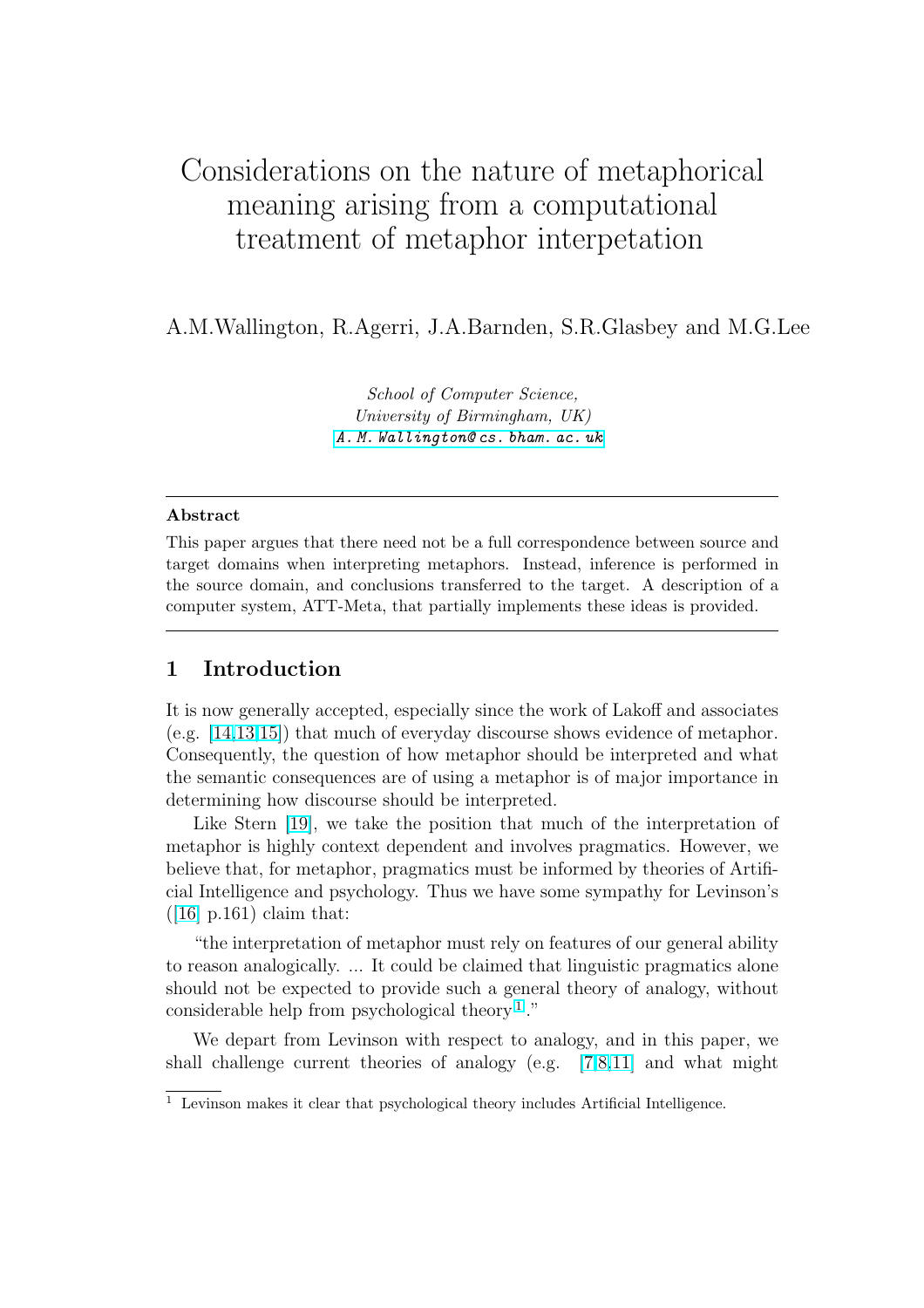be termed correspondence theories of metaphor (e.g, Lakoff's Conceptual Metaphor Theory) in which a source domain is put in correspondence with a target domain. We shall attempt to show that there is far less parallelism between source and target than is often assumed and that the process of interpreting a metaphor often requires heavy use of inferencing in order to associate source domain entities for which there is no parallel target equivalent, what we term "Map-Transcending Entities" (MTEs), with information that is involved in source to target transfer. Now other AI approaches to metaphor also emphasise the role of source domain inference, Hobbs [10] and Narayanan [18] for example. And, Martin's MIDAS system includes a process of extending conventional source to target mappings [17]. However, apart from important technical differences between these systems and our [own](#page-9-0), we would wis[h to](#page-9-0) stress the implications extensive inferencing has for source-target parallelism and the repercussions this has for the se[man](#page-9-0)tics and pragmatics.

We do not yet have a fully developed semantics and pragmatics of metaphor (although see [9] for some preliminary suggestions based on Stern). However, what we do provide is an extensively developed (though informal) inferencebased model of metaphor understanding that employs an event-based formalism similar to [th](#page-9-0)at of Hobbs [10], combined with a realization of this approach in a fully implemented system (ATT-Meta) that effects the type of reasoning that we claim is at the heart of much metaphor understanding (See  $[1,4,21]$ ).

## 2 Correspondence approaches to interpreting me[tap](#page-8-0)[ho](#page-9-0)r

The work of Lakoff and Johnson e.g. [14,15] not only stressed the ubiquity of metaphor in everyday discourse, but also noted that many metaphorical utterances could be systematically related to each other, all appealing to different aspects of the same source domain an[d being](#page-9-0) used to describe the same target domain. In other words, what is involved in metaphor is the mapping of one cognitive domain into another. For example, Lakoff [13] notes that the following metaphors all involve a source domain of journeys being used to describe a target domain of the progress of a love affair: Look how far we've come. It's been a long, bumpy road. We can't turn back no[w.](#page-9-0) We're at a crossroads. The relationship isn't going anywhere. We may have to go our separate ways. We're spinning our wheels. Our relationship is off the track. The marriage is on the rocks. We may have to bail out of this relationship. To account for this generalization, Lakoff assumes a "LOVE-AS-JOURNEY" mapping, i.e. "a set of ontological correspondences that characterize epistemic correspondences by mapping knowledge about journeys onto knowledge about love" ([13] p207). Specifically, he assumes the following ontological correspondences:

#### THE LOVE-AS-JOURNEY MAPPING

- i. The lovers correspond to travellers.
- ii. The love relationship corresponds to the vehicle.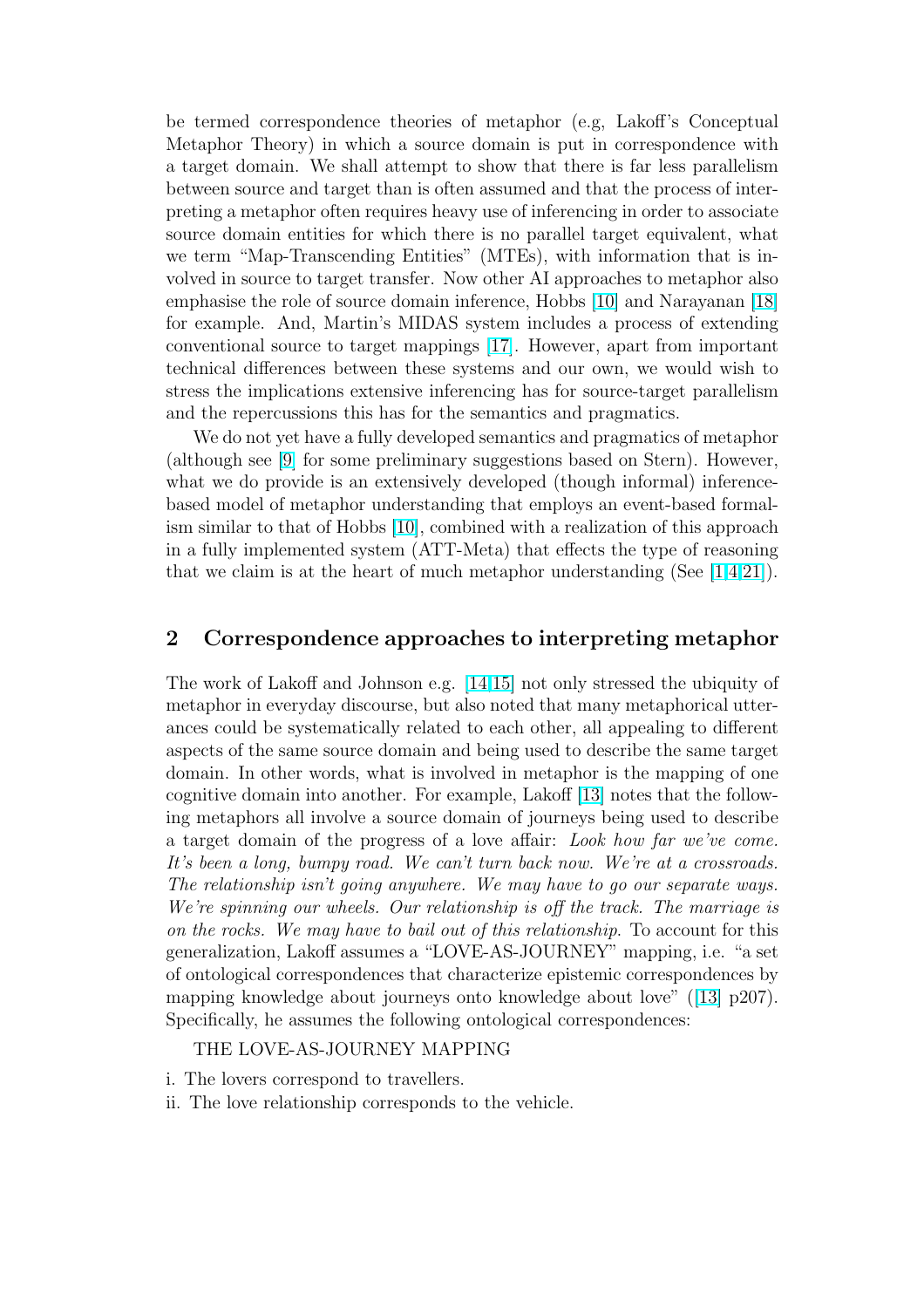- iii. The lovers' common goals correspond to their common destination.
- iv. Difficulties in the relationship correspond to impediments to travel.

Lakoff does not spell out in any detail exactly how the epistemic correspondences function, and how inferences made in the source transfer to the target. He does however, claim that mappings "project source domain inference patterns onto target domain inference patterns" ([13] p245, emphasis added). However, we might turn to more formal work in analogy for a possible mechanism. Gentner (e.g.  $[7]$ ) argues that complex systematic relations between source domain entities such as causal relations a[lso](#page-9-0) transfer, whilst non-systematic relations such as attributes do not.

#### 3 Map Transcending Entities

Let us return to Lakoff's list above of travel metaphors. Consider the statement that we're spinning our wheels. How might we infer from this that the love relationship is not progressing as it might? Plausibly, the following chain of inferences might be entertained. If wheels are referred to, then, defeasibly  $^2$ , a vehicle is involved. The spinning wheels are causing the vehicle not to move as it should. If the vehicle is not moving as it should then it is not moving towards its destination.

What can we make of this pattern of inferences? Both the vehicle and the destination have correspondents in the target domain of the love affair, namely the love relationship and the lovers' common goals. With these correspondences, we might assume that the source domain conclusion can be transferred to become a target domain conclusion. But, this is the transfer of it conclusion. It could never have been reached without the premise that something -the spinning wheels- was causing the vehicle not to proceed. So what is the target correspondent of the spinning wheels whose presence is needed in order to allow the entire inference pattern as opposed to just the conclusion to transfer from source to target? Nothing in the list of four ontological correspondences would seem to be appropriate.

If we look at the other examples listed, we find similar cases where the lack of a target domain correspondent would prevent crucial aspects of the inference pattern mapping from source to target. For example, what is the target domain correspondent of the rocks in the utterance our marriage is on the rocks? A similar point can be made about the location off the track in our relationship is off the track. It is not that these statements are uninterpretable. Both would seem to permit the same conclusion that was reached about the spinning wheels, namely that the relationship/vehicle is not progressing towards the destination and hence not towards the lovers' goal.

Note that it does not seem quite right to assume that the *spinning wheels*, rocks or lack of tracks are "impediments" in the sense of the third of Lakoff's

 $\overline{2}$  We shall henceforth assume that inferences are defeasible unless otherwise stated.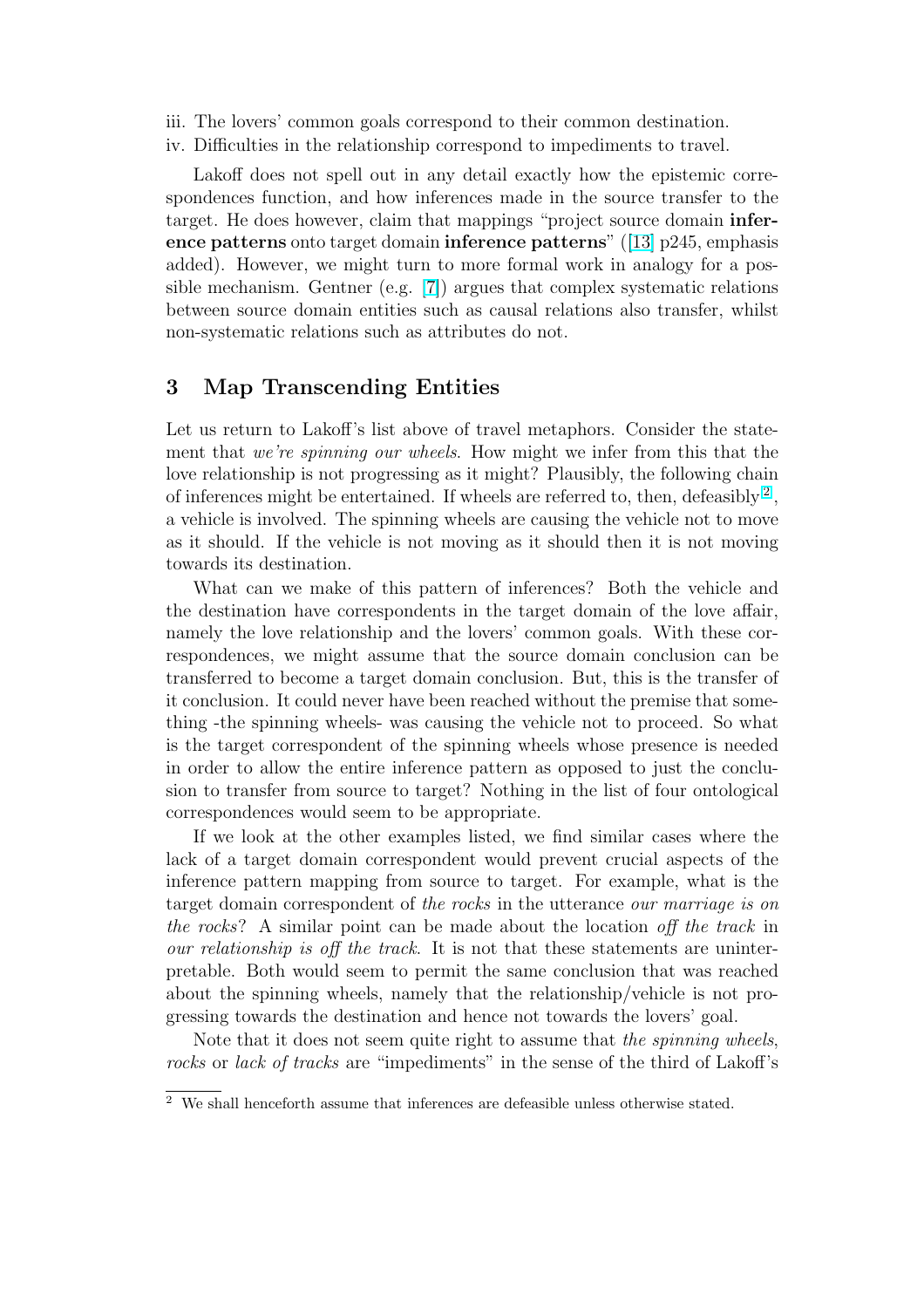correspondences. There may be an interpretation under which the bumps in the statement its been a long bumpy road refer to specific, listable, difficulties in the love relationship, and similarly, the rocks may refer, for some, to a particular event, but both could be used more generally. Whatever, if anything, wheels might refer to it is a vague and very unspecific target domain entity.

Let us now consider the utterance: We're at a crossroads. Stating that we are at some location on a road might be taken to implicate that we are going somewhere along the road and hence have a destination. This would map to a target domain "common goal" However, there is no specific correspondent given for crossroads. The source domain inference that if one is at a crossroads, then there is a choice of possible destinations cannot transfer to the target domain inference that there is a choice of possible relationship goals, if, as is stated, inference patterns are mapped from one domain to another.

Now, a lack of target correspondents for source domain entities is not peculiar to the LOVE AS A JOURNEY conceptual metaphor, but is generally the case. In section 3, we shall give a description of our approach to metaphorical reasoning and our computational system ATT-Meta that performs such reasoning. A sentence that we shall analyse in some detail is the following:

1 In the far reaches of her mind, Mary believed Kyle was having an affair.

We assume that there is a mapping between ideas such as the idea that Kyle was having an affair and physical, manipulable, objects. This reification of ideas has a wide currency. We shall also assume here that the mind is often viewed as a physical space. However, what does the far reaches refer to?

So what are we to make of these lacunae which prevent the step by step transfer of inferences about the source becoming inferences about the target? Note that the absence of target domain correspondents of source domain entities is not a mere technical problem in determining how source domain implications transfer and become target domain implications, nor should we assume that Lakoff's claim that entire inference patterns as opposed to certain conclusions transfer is just an imprecise form of words. If there are no target domain correspondents of source domain entities, then we must assume that there are entities in texts have no reference even indirectly via a target domain equivalent to anything in the real world. There are entities that can only be made sense of in terms of their literal meaning in the source domain; a somewhat similar conclusion to Davidson's [5] well known claim that metaphors have only a literal meaning.

One possibility is that the four correspondences given in the LOVE AS A JOURNEY mapping in section 2 are not intended to b[e e](#page-9-0)xhaustive and the mapping would if properly specified include correspondences for the entities we have discussed. For example, the *crossroads* example might motivate adding the following correspondence to the mapping.

v. A choice of goals corresponds to a choice of destinations.

However, a number of objections can be made to this view. Many concep-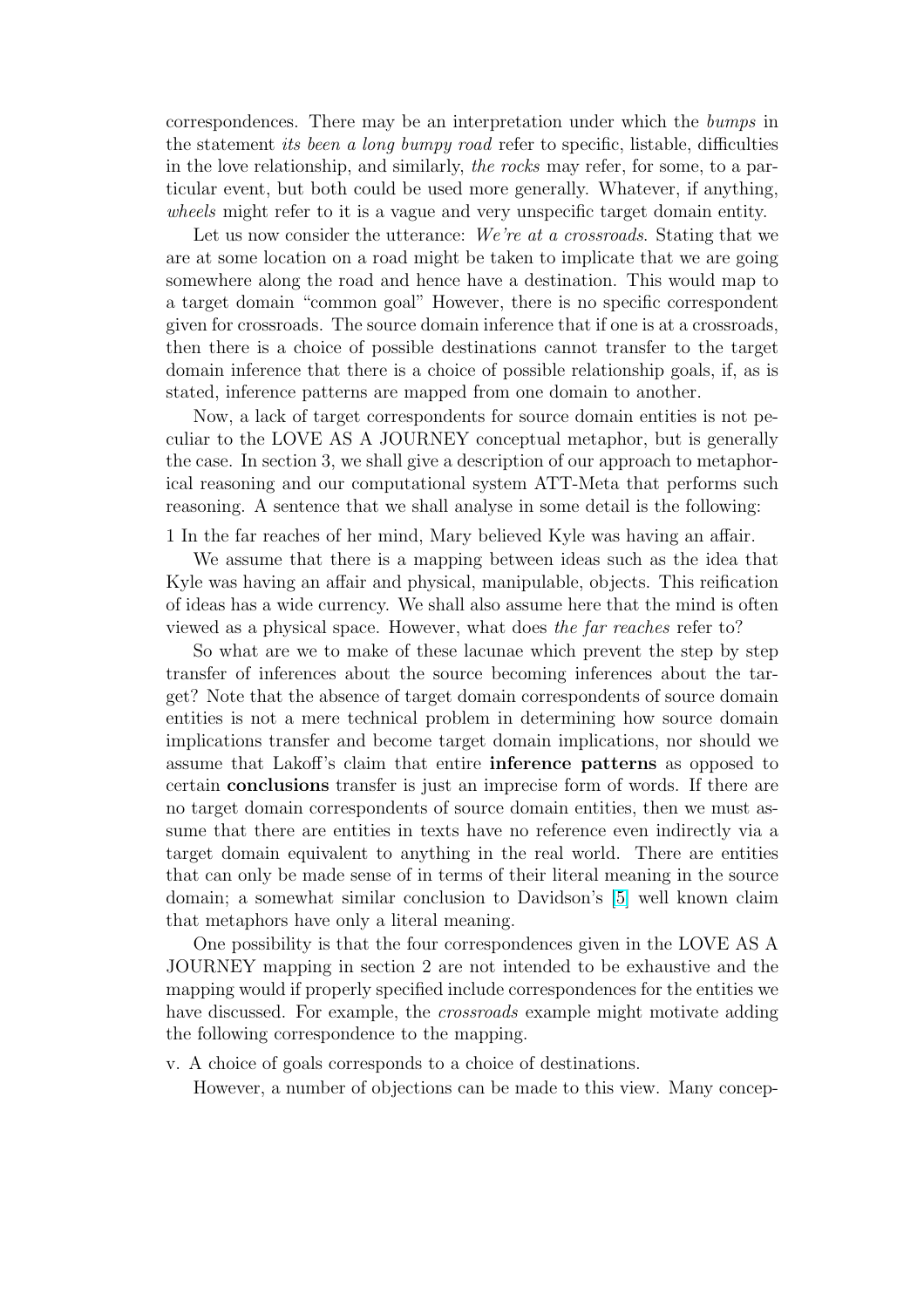tual metaphors are open-ended allowing almost any entity associated with the source domain to be used when speaking of the target. Now, not all of these might be conventional. They might make use of what Lakoff and Johnson  $([14] p 53)$  call "the unused part" of the source domain. For example, Lakoff [13] gives an example of a creative use of the conceptual metaphor LOVE IS A JOURNEY, the song lyric we're riding in the fast lane on the freeway of l[ove](#page-9-0). There is no correspondent listed for fast lane nor for a freeway of love. [It w](#page-9-0)ould seem that no finite list of correspondents would ever be enough. This criticism would also defeat lexically based treatments of metaphor.

The last example contained very little that could plausibly correspond to target-domain entities; perhaps just the inference that a journey and thus a destination is involved. However, it might be conceded that whilst many modifier phrases often do not correspond, overall statement-like constituents of the source will correspond to statements in the target. However, consider the following example from real discourse of a particular metaphorical view running through several consecutive statement-like utterances:

"She was too confused to judge anything. If he'd done nothing else, he'd at least invaded her thoughts and tossed them around until there was only chaos in her head."

We shall assume that the clauses he'd at least invaded her thoughts, [he had] tossed them around and there was only chaos in her head all rely on the metaphorical views of IDEAS AS PHYSICAL OBJECTS and MIND AS PHYSICAL SPACE, and taken together partially convey, in target-domain terms, that the man, "he", had done something that had resulted in the thoughts of the woman, "her", not functioning as they ought. But is there any need to assume a specific target-domain parallel for tossing physical *objects around*? A similar point can be made about the statement he'd ... invaded her thoughts: the invading is just mentioned as a way of emphasizing that he had done something that had had a strong effect on her thoughts.

Now, it is possible that the mention of invading may have been used if the man had introduced thoughts into the woman's mind by saying things to her; the invading corresponding to introducing. It is then these thoughts that caused the tossing of the woman's pre-existing thoughts. However, it is possible to imagine the above discourse segment occurring in a context where it is clear that the man had not communicated anything to her.

In short, even a sentence, the traditional unit of analysis of truth, might have no meaning other than in terms of the source domain. In the rest of this paper we shall describe our approach and implemented computational model, ATT-Meta, for reasoning with metaphorical utterances that contain MTEs.

### 4 Inferencing and ATT-Meta

Recall that our proposed fifth correspondence in the previous section had a 'choice' in the target corresponding to a 'choice' in the source. If we look at the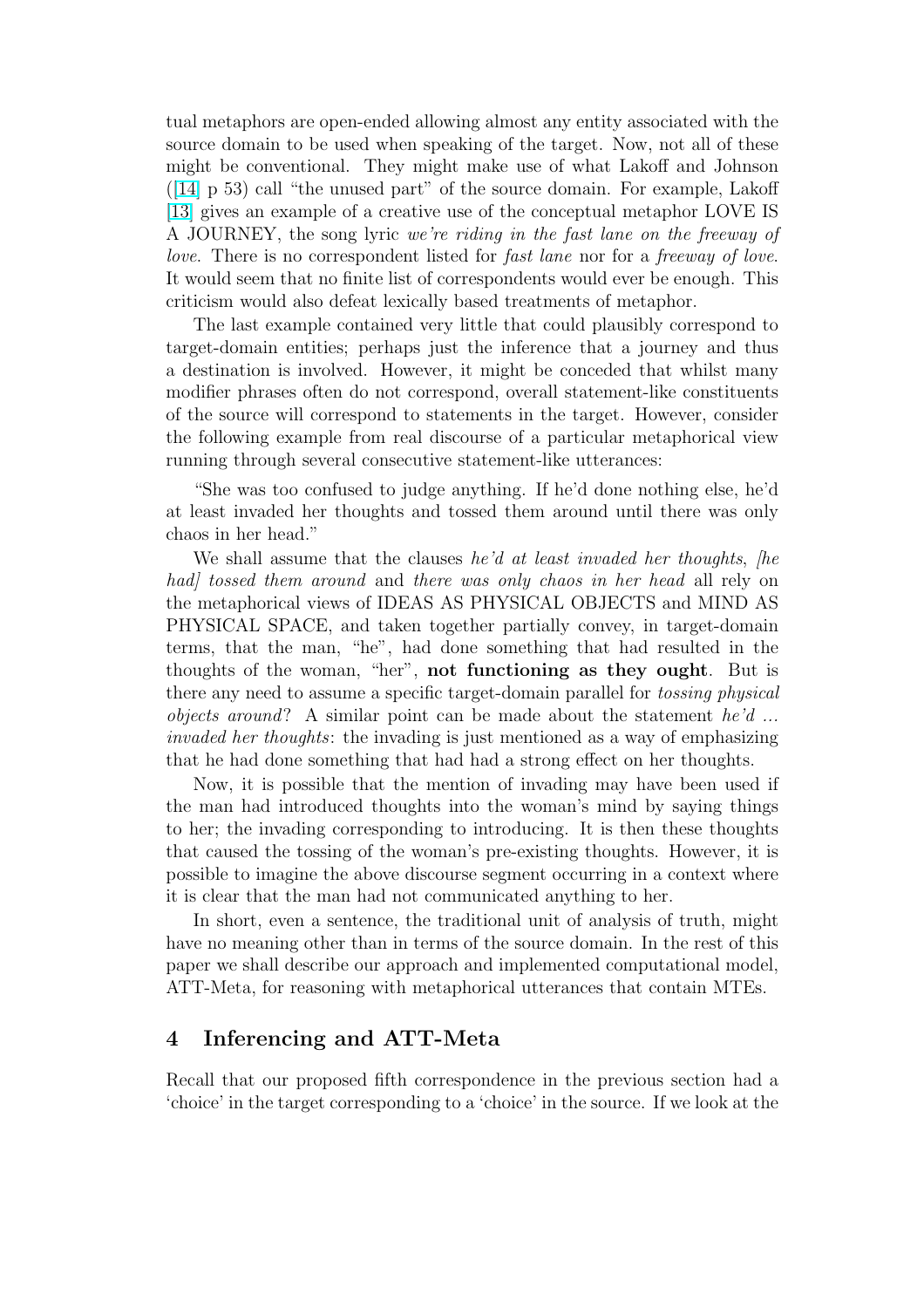fourth correspondence, we find something similar. A target domain 'difficulty' corresponds to a type of difficulty or 'impediment' in the source. Note also that Lakoff argues a-propos the 'fast lane' song lyric that driving in the fast lane is exciting and that the excitement transfers to the target. And we could give examples in which other emotional states transfer from the source to the target. In the 'invasion' passage, the conclusion that the woman's mind was not functioning properly was likewise transferred. What all these cases have in common is that they involve essentially 'invariant' transfers from the source to the target. These are of a very different nature from the cross-domain correspondences between say journeys and love affairs. We argue that such transfers are affected by what we term "View-Neutral Mapping Adjuncts" and argue that they apply universally, at least by default, regardless of what cross-domain mappings are in play and our system has made a start both at investigating what VNMAs are required and at formalising some of them. (See [2,3,21] for more details.)

In order to sketch our approach let us return to the Anne/Kyle example: 1 In the far reaches of her mind, Anne believed Kyle was having an affair[.] and [com](#page-8-0)[par](#page-9-0)e it to the following variant:

2 Anne had in her mind the belief that Kyle was having an affair.

We assume that both sentences utilize the conceptual metaphors (a term which we replace with the more neutral "metaphorical view" in our work): (A) IDEAS AS PHYSICAL OBJECTS (B) MIND AS PHYSICAL SPACE.

We assume that one correspondence included under view (A) is the following: "Conscious mental processing corresponds to physical manipulation." (See [12] for motivation). We also assume that with activities such as processing/manipulating, which one can have the ability to perform to a greater or lesser degree, DEGREE is a VNMA and maps over from source to target in an [inv](#page-9-0)ariant manner. Thus a very low ability to mentally process an idea corresponds to a very low ability to physically manipulate an object.

We assume that accompanying metaphorical view  $(B)$  are two ancillary assumptions. Firstly, that the conscious self of the mind's possessor is metaphorically cast as a person physically located in (a central part of) the mind-region. Secondly, that when a cognitive state (such as believing) is cast as located in a physical sub-region of a mind, then the idea or whatever that is the object of the state is also to be thought of as physically located in that sub-region. As we suggested in the previous section, we assume that there is no known correspondent for the far reaches; it is a map-transcending entity.

So how does the informational contribution of  $(1)$  and  $(2)$  differ? Plausibly, what (2) principally conveys to the reader is that Anne has the ability to operate in a conscious mental way on the idea that Kyle was having an affair. In brief: Anne is aware of the affair. By contrast, what (1) seems to convey is that the ability to operate holds only to a very low degree. In brief: Anne had very little conscious awareness of the affair.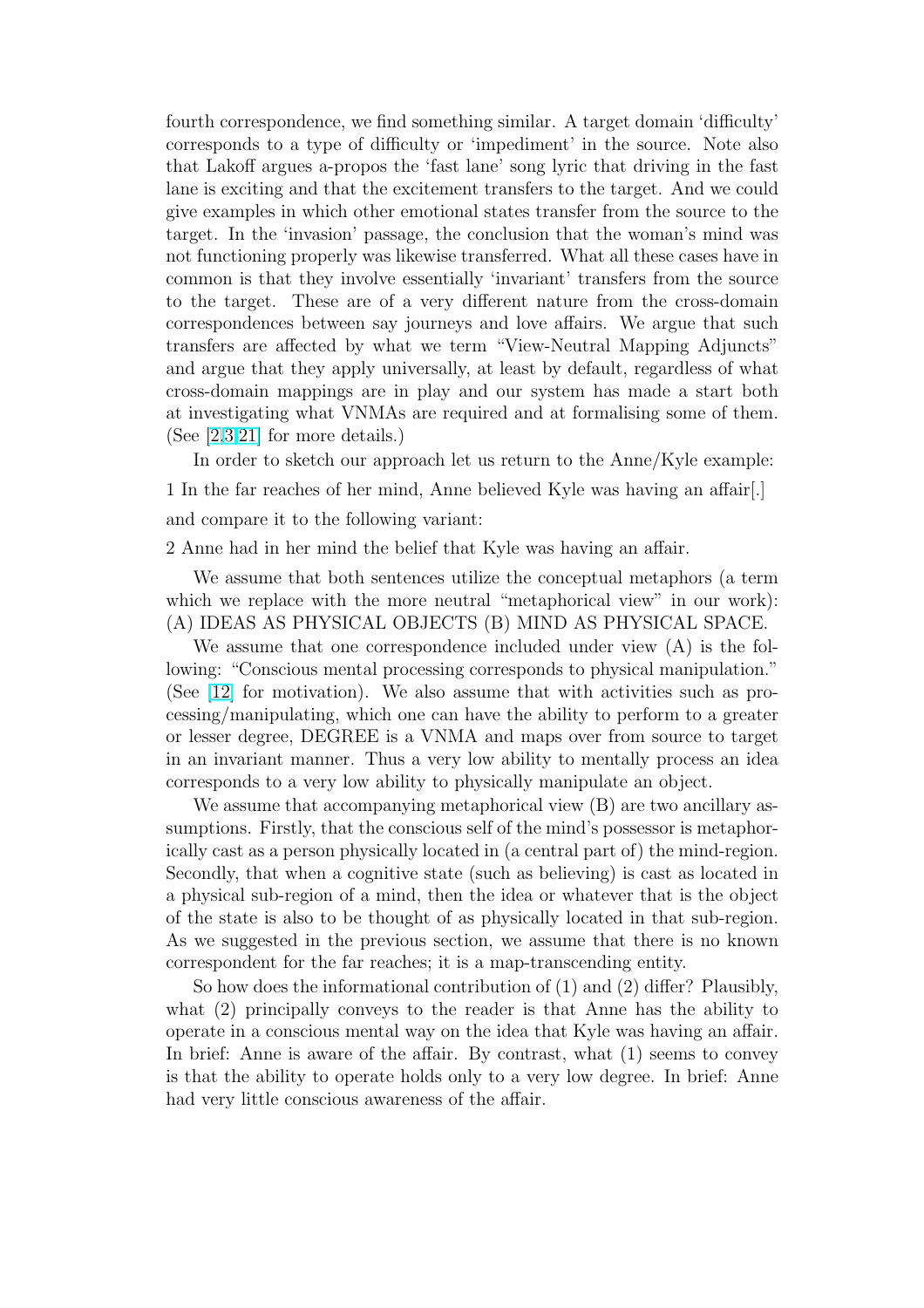Thus, the situation described by the 'far reaches' utterance is cast as being one where Anne's conscious self is a person in a central part of Anne's mindregion, and the idea that Kyle was having an affair is in the far reaches of the mind-region. Now, let us assume that the understander's common sense knowledge of physical space and physical objects includes the following:

\* things in the far reaches of a region are usually distant from things in a central part (distance being relative to the scale of the whole region). \* if a person is physically distant from a physical object then the person usually has only a very low degree of ability to manipulate that object physically.

Thus, the understander can reason, within the terms of the source domains of the metaphorical views (PHYSICAL SPACE and PHYSICAL OBJECTS), that, probably, Anne's conscious self has only  $3$  a very low degree of ability to physically manipulate the idea that Kyle was having an affair.

This conclusion can become the target-domain conclusion that Anne has only a very low degree of ability to operate in a conscious mental way on the idea that Kyle was having an affair, by virtue of the correspondence between physical manipulation and conscious mental processing that was assumed as an aspect of the IDEAS AS PHYSICAL OBJECTS mapping, and by virtue of the VNMA invariantly mapping the very low degree from source to target.

In our approach source-target correspondences are implicit in transfer rules. In the case of the correspondences just mentioned, English glosses of the relevant rules include:

- \* IF in reality X is a person and K is an idea
- \* AND K is being viewed as a physical object
- \* AND person X's conscious self is being viewed as being able to operate physically on K to at least degree D
- \* THEN presumably in reality X can mentally operate consciously on K to degree at least D.

This rule allows one aspect of the source-domain conclusion to lead to the target-domain conclusion that Anne can mentally operate consciously on the Kyle-affair idea to degree at least "very low".

In sum, our approach involves the following main types of processing:

\* Construction of a representation of the direct, source-domain meaning of the utterance, i.e. the meaning it has by taking only the source-domain senses of the metaphorically-used words/phrases in the utterance. This meaning consists of one or more propositions.

\* In some cases, application of ancillary assumptions associated with the relevant metaphorical views to create further propositions in source-domain terms. \* Usually, performance of source-domain reasoning on the basis of the direct

<sup>&</sup>lt;sup>3</sup> A very low degree of ability might implicate that Anne does not have a higher degree, but does not entail it. Hence our addition of 'only'.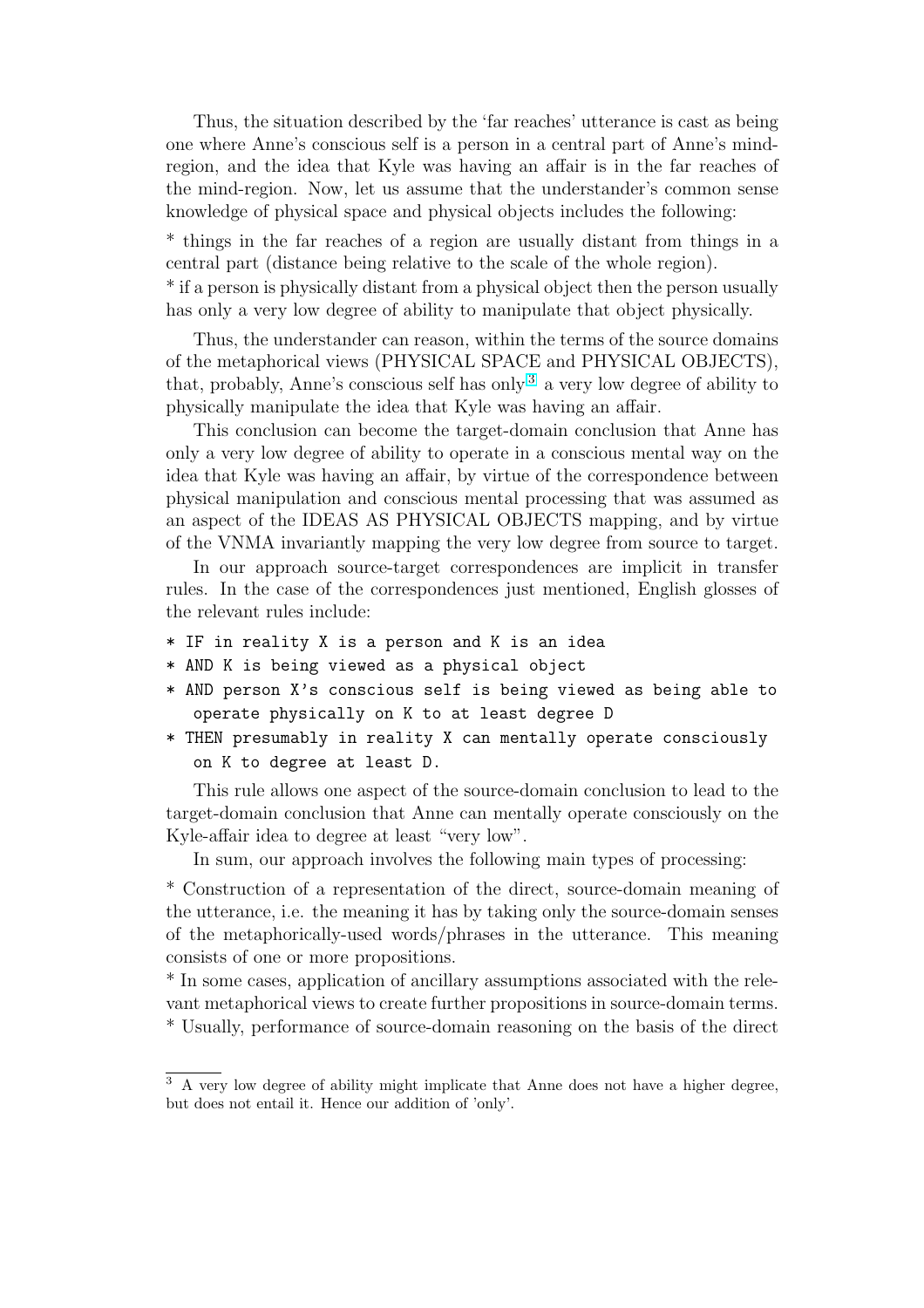source-domain meaning, the products of ancillary assumptions, and general knowledge relevant to the source domain meaning.

\* Source-to-target transfer acts by application of transfer rules (and VNMAs).

This listing does not imply any particular temporal ordering of the types of processing. Indeed in ATT-Meta the reasoning actually works backwards from reasoning queries posed internally within the system and can involve any intertwining and ordering of instances of the above types of reasoning.

An important feature of our approach that we have not yet mentioned is that it encapsulates the source-domain reasoning based on the literal meaning of the utterance within a special computational context we call a pretence cocoon. Metaphorical transfer acts based on rules such as those above operate between the inside of the pretence cocoon and the reality-context outside. Thus, for the Anne/Kyle example, the understander pretends, within the cocoon, that Anne's mind really is a physical space and that the believing really does occur in the far reaches of this space. Consequences of this are inferred in the pretence cocoon, possibly by substantial amounts of reasoning, using ancillary assumptions and knowledge about physical objects and space. The conclusions reached may then be able to be transmuted, via transfer rules forming part of the relevant metaphorical views, into propositions in the reality environment. However, we ought to stress that many different lines of reasoning will be explored, many ultimately proving unsuccessful.

We should also stress that when a pretence cocoon is created, it is not tagged as having to do with any particular metaphorical view. Only by having the utterance's direct source-domain meaning placed within it, such as the mind having far-reaches, can an inference be made that that the particular metaphorical view MIND AS PHYSICAL SPACE with its associated correspondences is being used. Thus, even the question of the metaphorical views involved in an utterance results from a possibly extensive web of inferences.

Finally note that although Anne's mind is categorized in the pretence as a physical region, this is in addition to its being categorized there as a mind. (Thus, a pretence cocoon is reminiscent of a blend space in Blending Theory: [6].) Given the existence of suitable knowledge rules, such as that a mind is not a physical region, we can get conflicting propositions arising within the pretence, because in general it is wrong to prevent rules about the target do[m](#page-9-0)ain operating within the pretence. In the present case we would get both strong support for the mind being a physical region and for its not being a physical region. The ATT-Meta system implements conflict-resolution mechanisms that deal with reasoning conflicts in general, and that embody a small number of general principles about conflict resolution in metaphor [1,20]. In the present case, the mechanisms ensure that the proposition that Anne's mind is a physical region wins over the proposition that it is not.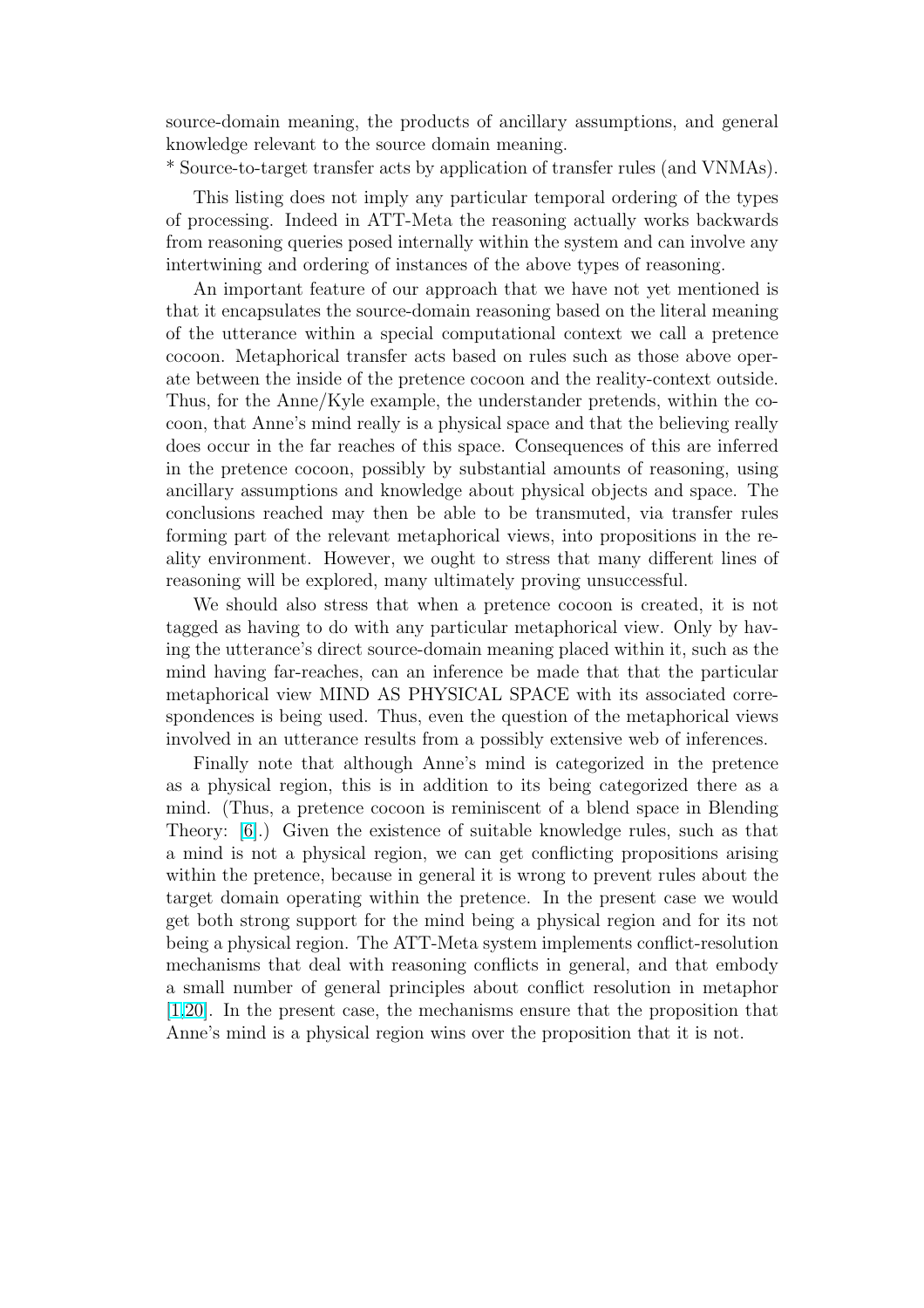## <span id="page-8-0"></span>5 Conclusion

We have provided a brief outline of some of the ideas in our implemented, inference-based approach to metaphor. Much more detail, including the application to other examples, can be found elsewhere [1,2,4].

The main point has been the use of inference to connect source-domain aspects that are raised by an utterance but not handled by known metaphorical mappings to source-domain aspects in mappings that the understander does know, and particularly to knowledge of what invariant aspects of metaphorical utterances are likely to transfer. By this means, the approach can deal with open-ended extensions of metaphorical beyond what can be readily dealt with by known mappings by themselves, without the need for creating mappings for the unmapped source-domain aspects.

We thus radically downplay source/target parallelism in metaphor in favour of inference, and place great weight on the thesis that metaphors often introduce source-domain aspects that do not need any correspondents in the target domain (let alone already have any): their only purpose is to support useful lines of source-domain inference that connect to known mappings. One of the interesting semantic issues raised is that these unmapped aspects do not by themselves have any meaning in target-domain terms, and it would be a mistake to try to specify such meaning.

### 6 acknowledgements

This work has been supported by current and past grants: EP/C538943/1 and GR/M64208, from the Engineering and Physical Sciences Research Council.

# References

- [1] Barnden, J.A. (2001) Uncertainty and conflict handling in the ATT-Meta context-based system for metaphorical reasoning. In, V. Akman, P. Bouquet, R. Thomason and R.A. Young (Eds), Procs. Third International Conference on Modeling and Using Context. Lecture Notes in Artificial Intelligence, Vol. 2116. Berlin: Springer, 15-29.
- [2] Barnden, J.A. and Lee, M.G., (2001). Understanding open-ended usages of familiar conceptual metaphors: An approach and artificial intelligence system. Technical Report CSRP-01-05, School of Computer Science, University of Birmingham.
- [3] Barnden, J.A., Glasbey, S.R., Lee M.G. and Wallington, A.M. (2003). Domaintranscending mappings in a system for metaphorical reasoning. In Proceedings of the Research Note Sessions of the 10th Conference of EACL.
- [4] Barnden, J.A., Glasbey, S.R., Lee, M.G. and Wallington, A.M. (2004), Varieties and directions of inter-domain influence in metaphor. Metaphor and Symbol